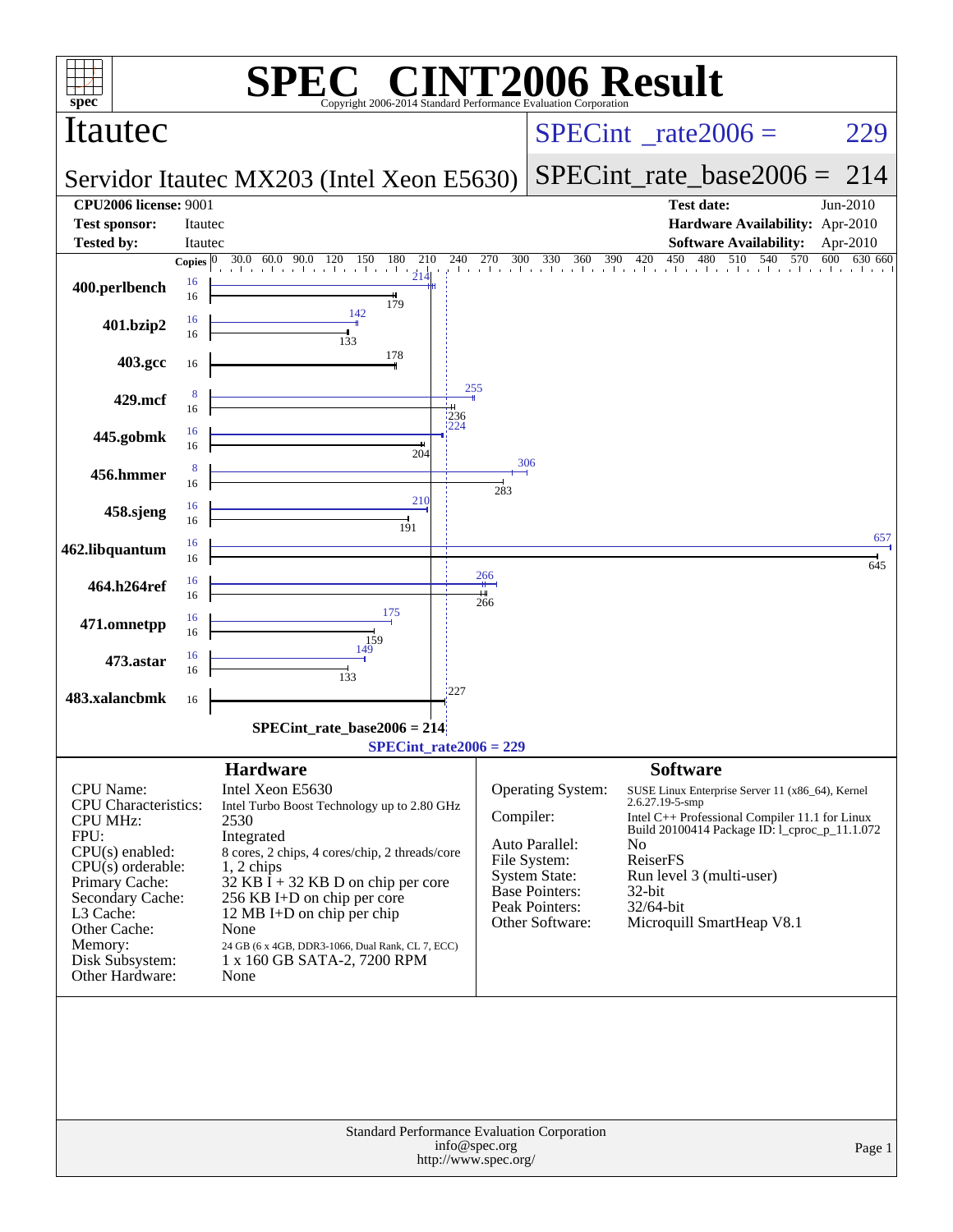

#### Itautec

#### SPECint rate $2006 = 229$

#### Servidor Itautec MX203 (Intel Xeon E5630)

[SPECint\\_rate\\_base2006 =](http://www.spec.org/auto/cpu2006/Docs/result-fields.html#SPECintratebase2006) 214

#### **[CPU2006 license:](http://www.spec.org/auto/cpu2006/Docs/result-fields.html#CPU2006license)** 9001 **[Test date:](http://www.spec.org/auto/cpu2006/Docs/result-fields.html#Testdate)** Jun-2010

**[Test sponsor:](http://www.spec.org/auto/cpu2006/Docs/result-fields.html#Testsponsor)** Itautec **[Hardware Availability:](http://www.spec.org/auto/cpu2006/Docs/result-fields.html#HardwareAvailability)** Apr-2010 **[Tested by:](http://www.spec.org/auto/cpu2006/Docs/result-fields.html#Testedby)** Itautec **[Software Availability:](http://www.spec.org/auto/cpu2006/Docs/result-fields.html#SoftwareAvailability)** Apr-2010

#### **[Results Table](http://www.spec.org/auto/cpu2006/Docs/result-fields.html#ResultsTable)**

|                  | <b>Base</b>   |                |            |                |       |                                                                                                          |                  | <b>Peak</b>   |                |              |                |              |                |              |
|------------------|---------------|----------------|------------|----------------|-------|----------------------------------------------------------------------------------------------------------|------------------|---------------|----------------|--------------|----------------|--------------|----------------|--------------|
| <b>Benchmark</b> | <b>Copies</b> | <b>Seconds</b> | Ratio      | <b>Seconds</b> | Ratio | <b>Seconds</b>                                                                                           | Ratio            | <b>Copies</b> | <b>Seconds</b> | <b>Ratio</b> | <b>Seconds</b> | <b>Ratio</b> | <b>Seconds</b> | <b>Ratio</b> |
| 400.perlbench    | 16            | 884            | 177        | 874            | 179   | 871                                                                                                      | 179I             | 16            | 719            | 217          | 743            | 210          | 729            | 214          |
| 401.bzip2        | 16            | 1171           | 132        | 1157           | 134   | 1160                                                                                                     | 133              | 16            | 1097           | 141          | 1084           | 142          | 1083           | 143          |
| $403.\text{gcc}$ | 16            | 717            | <b>180</b> | 723            | 178   | 723                                                                                                      | 178              | 16            | 717            | 180          | 723            | <u>178</u>   | 723            | 178          |
| $429$ .mcf       | 16            | 626            | 233        | 618            | 236   | 618                                                                                                      | <b>236</b>       |               | 288            | 253          | 286            | 255          | 286            | 255          |
| $445$ .gobm $k$  | 16            | 813            | 206        | 822            | 204   | 823                                                                                                      | 204              | 16            | 752            | 223          | 747            | 225          | 749            | 224          |
| 456.hmmer        | 16            | 527            | 283        | 527            | 283   | 527                                                                                                      | 283              |               | 256            | 291          | 244            | 306          | 244            | 306          |
| $458$ .sjeng     | 16            | 1013           | 191        | 1012           | 191   | 1011                                                                                                     | 191              | 16            | 924            | 210          | 923            | 210          | 923            | 210          |
| 462.libquantum   | 16            | 514            | 645        | 514            | 645   | 514                                                                                                      | 645              | 16            | 504            | 658          | 505            | 657          | 504            | 657          |
| 464.h264ref      | 16            | 1325           | 267        | 1354           | 262   | 1332                                                                                                     | 266              | 16            | 1279           | 277          | 1343           | 264          | 1333           | 266          |
| 471.omnetpp      | 16            | 631            | 159        | 631            | 158   | 631                                                                                                      | 159              | 16            | 572            | 175          | 571            | 175          | 571            | 175          |
| 473.astar        | 16            | 845            | 133        | 845            | 133   | 846                                                                                                      | 133 <sup>I</sup> | 16            | 752            | 149          | 754            | 149          | 753            | <u>149</u>   |
| 483.xalancbmk    | 16            | 487            | 227        | 486            | 227   | 487                                                                                                      | 227              | 16            | 487            | 227          | 486            | 227          | 487            | 227          |
|                  |               |                |            |                |       | Results appear in the order in which they were run. Bold underlined text indicates a median measurement. |                  |               |                |              |                |              |                |              |

#### **[Submit Notes](http://www.spec.org/auto/cpu2006/Docs/result-fields.html#SubmitNotes)**

The config file option 'submit' was used. numactl was used to bind copies to the cores

#### **[Operating System Notes](http://www.spec.org/auto/cpu2006/Docs/result-fields.html#OperatingSystemNotes)**

'ulimit -s unlimited' was used to set the stacksize to unlimited prior to run.

#### **[General Notes](http://www.spec.org/auto/cpu2006/Docs/result-fields.html#GeneralNotes)**

This result was measured on the Servidor Itautec MX223. The Servidor Itautec MX223 and the Servidor Itautec MX203 are electronically equivalent.

## **[Base Compiler Invocation](http://www.spec.org/auto/cpu2006/Docs/result-fields.html#BaseCompilerInvocation)**

[C benchmarks](http://www.spec.org/auto/cpu2006/Docs/result-fields.html#Cbenchmarks): [icc -m32](http://www.spec.org/cpu2006/results/res2010q3/cpu2006-20100629-12034.flags.html#user_CCbase_intel_icc_32bit_5ff4a39e364c98233615fdd38438c6f2)

[C++ benchmarks:](http://www.spec.org/auto/cpu2006/Docs/result-fields.html#CXXbenchmarks) [icpc -m32](http://www.spec.org/cpu2006/results/res2010q3/cpu2006-20100629-12034.flags.html#user_CXXbase_intel_icpc_32bit_4e5a5ef1a53fd332b3c49e69c3330699)

> Standard Performance Evaluation Corporation [info@spec.org](mailto:info@spec.org) <http://www.spec.org/>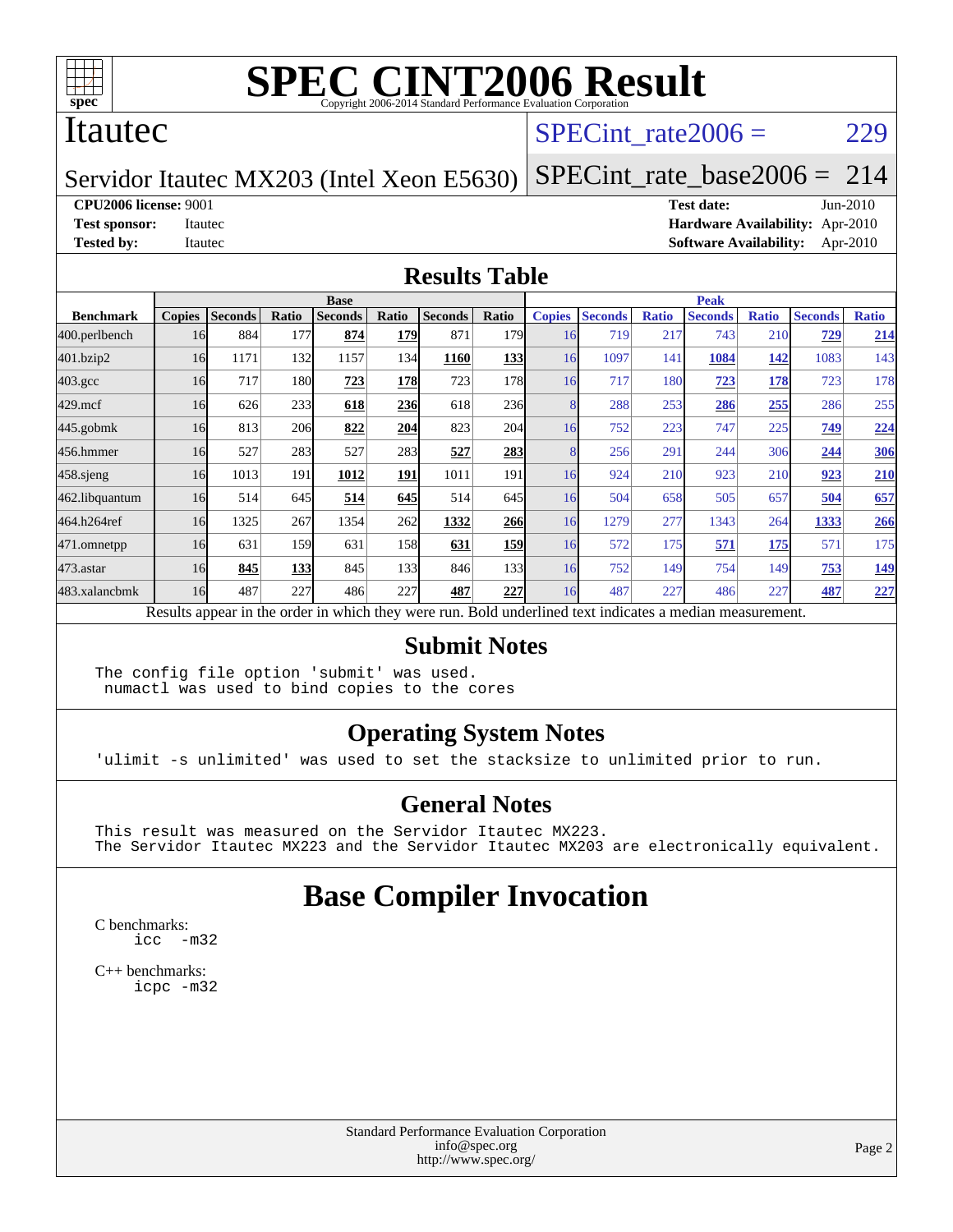

#### Itautec

SPECint rate $2006 = 229$ 

Servidor Itautec MX203 (Intel Xeon E5630) [SPECint\\_rate\\_base2006 =](http://www.spec.org/auto/cpu2006/Docs/result-fields.html#SPECintratebase2006) 214

**[CPU2006 license:](http://www.spec.org/auto/cpu2006/Docs/result-fields.html#CPU2006license)** 9001 **[Test date:](http://www.spec.org/auto/cpu2006/Docs/result-fields.html#Testdate)** Jun-2010 **[Test sponsor:](http://www.spec.org/auto/cpu2006/Docs/result-fields.html#Testsponsor)** Itautec **[Hardware Availability:](http://www.spec.org/auto/cpu2006/Docs/result-fields.html#HardwareAvailability)** Apr-2010 **[Tested by:](http://www.spec.org/auto/cpu2006/Docs/result-fields.html#Testedby)** Itautec **[Software Availability:](http://www.spec.org/auto/cpu2006/Docs/result-fields.html#SoftwareAvailability)** Apr-2010

### **[Base Portability Flags](http://www.spec.org/auto/cpu2006/Docs/result-fields.html#BasePortabilityFlags)**

 400.perlbench: [-DSPEC\\_CPU\\_LINUX\\_IA32](http://www.spec.org/cpu2006/results/res2010q3/cpu2006-20100629-12034.flags.html#b400.perlbench_baseCPORTABILITY_DSPEC_CPU_LINUX_IA32) 462.libquantum: [-DSPEC\\_CPU\\_LINUX](http://www.spec.org/cpu2006/results/res2010q3/cpu2006-20100629-12034.flags.html#b462.libquantum_baseCPORTABILITY_DSPEC_CPU_LINUX) 483.xalancbmk: [-DSPEC\\_CPU\\_LINUX](http://www.spec.org/cpu2006/results/res2010q3/cpu2006-20100629-12034.flags.html#b483.xalancbmk_baseCXXPORTABILITY_DSPEC_CPU_LINUX)

**[Base Optimization Flags](http://www.spec.org/auto/cpu2006/Docs/result-fields.html#BaseOptimizationFlags)**

[C benchmarks](http://www.spec.org/auto/cpu2006/Docs/result-fields.html#Cbenchmarks):

[-xSSE4.2](http://www.spec.org/cpu2006/results/res2010q3/cpu2006-20100629-12034.flags.html#user_CCbase_f-xSSE42_f91528193cf0b216347adb8b939d4107) [-ipo](http://www.spec.org/cpu2006/results/res2010q3/cpu2006-20100629-12034.flags.html#user_CCbase_f-ipo) [-O3](http://www.spec.org/cpu2006/results/res2010q3/cpu2006-20100629-12034.flags.html#user_CCbase_f-O3) [-no-prec-div](http://www.spec.org/cpu2006/results/res2010q3/cpu2006-20100629-12034.flags.html#user_CCbase_f-no-prec-div) [-static](http://www.spec.org/cpu2006/results/res2010q3/cpu2006-20100629-12034.flags.html#user_CCbase_f-static) [-opt-prefetch](http://www.spec.org/cpu2006/results/res2010q3/cpu2006-20100629-12034.flags.html#user_CCbase_f-opt-prefetch)

[C++ benchmarks:](http://www.spec.org/auto/cpu2006/Docs/result-fields.html#CXXbenchmarks)

[-xSSE4.2](http://www.spec.org/cpu2006/results/res2010q3/cpu2006-20100629-12034.flags.html#user_CXXbase_f-xSSE42_f91528193cf0b216347adb8b939d4107) [-ipo](http://www.spec.org/cpu2006/results/res2010q3/cpu2006-20100629-12034.flags.html#user_CXXbase_f-ipo) [-O3](http://www.spec.org/cpu2006/results/res2010q3/cpu2006-20100629-12034.flags.html#user_CXXbase_f-O3) [-no-prec-div](http://www.spec.org/cpu2006/results/res2010q3/cpu2006-20100629-12034.flags.html#user_CXXbase_f-no-prec-div) [-opt-prefetch](http://www.spec.org/cpu2006/results/res2010q3/cpu2006-20100629-12034.flags.html#user_CXXbase_f-opt-prefetch) [-Wl,-z,muldefs](http://www.spec.org/cpu2006/results/res2010q3/cpu2006-20100629-12034.flags.html#user_CXXbase_link_force_multiple1_74079c344b956b9658436fd1b6dd3a8a) [-L/opt/sh/SmartHeap\\_8.1/lib -lsmartheap](http://www.spec.org/cpu2006/results/res2010q3/cpu2006-20100629-12034.flags.html#user_CXXbase_SmartHeap_27b21c95f540fefa7d7530e3b3d64269)

## **[Base Other Flags](http://www.spec.org/auto/cpu2006/Docs/result-fields.html#BaseOtherFlags)**

[C benchmarks](http://www.spec.org/auto/cpu2006/Docs/result-fields.html#Cbenchmarks):

403.gcc: [-Dalloca=\\_alloca](http://www.spec.org/cpu2006/results/res2010q3/cpu2006-20100629-12034.flags.html#b403.gcc_baseEXTRA_CFLAGS_Dalloca_be3056838c12de2578596ca5467af7f3)

## **[Peak Compiler Invocation](http://www.spec.org/auto/cpu2006/Docs/result-fields.html#PeakCompilerInvocation)**

[C benchmarks \(except as noted below\)](http://www.spec.org/auto/cpu2006/Docs/result-fields.html#Cbenchmarksexceptasnotedbelow):

[icc -m32](http://www.spec.org/cpu2006/results/res2010q3/cpu2006-20100629-12034.flags.html#user_CCpeak_intel_icc_32bit_5ff4a39e364c98233615fdd38438c6f2)

401.bzip2: [icc -m64](http://www.spec.org/cpu2006/results/res2010q3/cpu2006-20100629-12034.flags.html#user_peakCCLD401_bzip2_intel_icc_64bit_bda6cc9af1fdbb0edc3795bac97ada53)

456.hmmer: [icc -m64](http://www.spec.org/cpu2006/results/res2010q3/cpu2006-20100629-12034.flags.html#user_peakCCLD456_hmmer_intel_icc_64bit_bda6cc9af1fdbb0edc3795bac97ada53)

458.sjeng: [icc -m64](http://www.spec.org/cpu2006/results/res2010q3/cpu2006-20100629-12034.flags.html#user_peakCCLD458_sjeng_intel_icc_64bit_bda6cc9af1fdbb0edc3795bac97ada53)

462.libquantum: [icc -m64](http://www.spec.org/cpu2006/results/res2010q3/cpu2006-20100629-12034.flags.html#user_peakCCLD462_libquantum_intel_icc_64bit_bda6cc9af1fdbb0edc3795bac97ada53)

[C++ benchmarks \(except as noted below\):](http://www.spec.org/auto/cpu2006/Docs/result-fields.html#CXXbenchmarksexceptasnotedbelow) [icpc -m32](http://www.spec.org/cpu2006/results/res2010q3/cpu2006-20100629-12034.flags.html#user_CXXpeak_intel_icpc_32bit_4e5a5ef1a53fd332b3c49e69c3330699)

473.astar: [icpc -m64](http://www.spec.org/cpu2006/results/res2010q3/cpu2006-20100629-12034.flags.html#user_peakCXXLD473_astar_intel_icpc_64bit_fc66a5337ce925472a5c54ad6a0de310)

## **[Peak Portability Flags](http://www.spec.org/auto/cpu2006/Docs/result-fields.html#PeakPortabilityFlags)**

 400.perlbench: [-DSPEC\\_CPU\\_LINUX\\_IA32](http://www.spec.org/cpu2006/results/res2010q3/cpu2006-20100629-12034.flags.html#b400.perlbench_peakCPORTABILITY_DSPEC_CPU_LINUX_IA32) 401.bzip2: [-DSPEC\\_CPU\\_LP64](http://www.spec.org/cpu2006/results/res2010q3/cpu2006-20100629-12034.flags.html#suite_peakCPORTABILITY401_bzip2_DSPEC_CPU_LP64)

Continued on next page

Standard Performance Evaluation Corporation [info@spec.org](mailto:info@spec.org) <http://www.spec.org/>

Page 3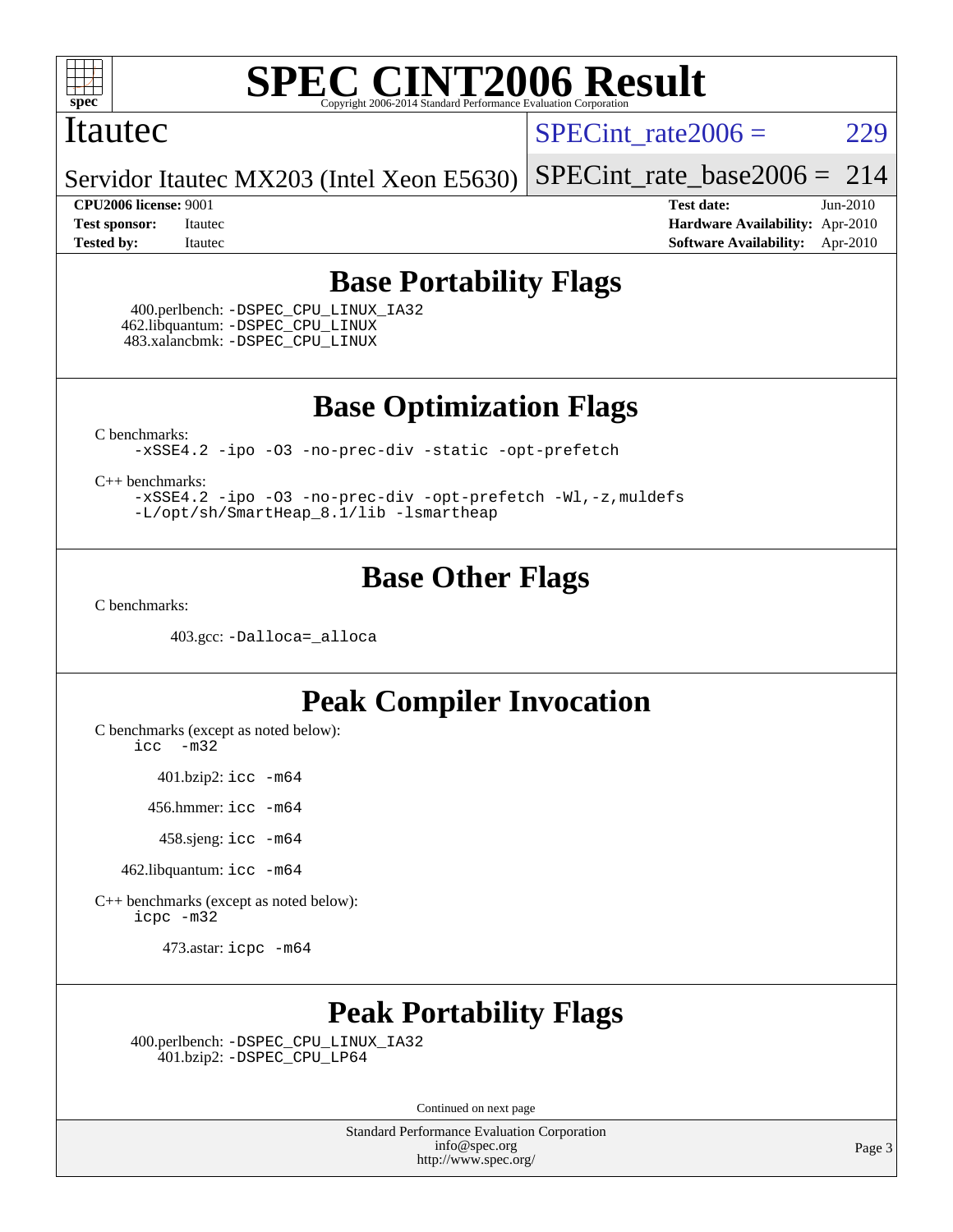

#### Itautec

SPECint rate $2006 = 229$ 

Servidor Itautec MX203 (Intel Xeon E5630) [SPECint\\_rate\\_base2006 =](http://www.spec.org/auto/cpu2006/Docs/result-fields.html#SPECintratebase2006) 214

**[CPU2006 license:](http://www.spec.org/auto/cpu2006/Docs/result-fields.html#CPU2006license)** 9001 **[Test date:](http://www.spec.org/auto/cpu2006/Docs/result-fields.html#Testdate)** Jun-2010 **[Test sponsor:](http://www.spec.org/auto/cpu2006/Docs/result-fields.html#Testsponsor)** Itautec **[Hardware Availability:](http://www.spec.org/auto/cpu2006/Docs/result-fields.html#HardwareAvailability)** Apr-2010 **[Tested by:](http://www.spec.org/auto/cpu2006/Docs/result-fields.html#Testedby)** Itautec **[Software Availability:](http://www.spec.org/auto/cpu2006/Docs/result-fields.html#SoftwareAvailability)** Apr-2010

# **[Peak Portability Flags \(Continued\)](http://www.spec.org/auto/cpu2006/Docs/result-fields.html#PeakPortabilityFlags)**

 456.hmmer: [-DSPEC\\_CPU\\_LP64](http://www.spec.org/cpu2006/results/res2010q3/cpu2006-20100629-12034.flags.html#suite_peakCPORTABILITY456_hmmer_DSPEC_CPU_LP64) 458.sjeng: [-DSPEC\\_CPU\\_LP64](http://www.spec.org/cpu2006/results/res2010q3/cpu2006-20100629-12034.flags.html#suite_peakCPORTABILITY458_sjeng_DSPEC_CPU_LP64) 462.libquantum: [-DSPEC\\_CPU\\_LP64](http://www.spec.org/cpu2006/results/res2010q3/cpu2006-20100629-12034.flags.html#suite_peakCPORTABILITY462_libquantum_DSPEC_CPU_LP64) [-DSPEC\\_CPU\\_LINUX](http://www.spec.org/cpu2006/results/res2010q3/cpu2006-20100629-12034.flags.html#b462.libquantum_peakCPORTABILITY_DSPEC_CPU_LINUX) 473.astar: [-DSPEC\\_CPU\\_LP64](http://www.spec.org/cpu2006/results/res2010q3/cpu2006-20100629-12034.flags.html#suite_peakCXXPORTABILITY473_astar_DSPEC_CPU_LP64) 483.xalancbmk: [-DSPEC\\_CPU\\_LINUX](http://www.spec.org/cpu2006/results/res2010q3/cpu2006-20100629-12034.flags.html#b483.xalancbmk_peakCXXPORTABILITY_DSPEC_CPU_LINUX)

# **[Peak Optimization Flags](http://www.spec.org/auto/cpu2006/Docs/result-fields.html#PeakOptimizationFlags)**

[C benchmarks](http://www.spec.org/auto/cpu2006/Docs/result-fields.html#Cbenchmarks):

Standard Performance Evaluation Corporation [info@spec.org](mailto:info@spec.org) <http://www.spec.org/> Page 4 400.perlbench: [-xSSE4.2](http://www.spec.org/cpu2006/results/res2010q3/cpu2006-20100629-12034.flags.html#user_peakPASS2_CFLAGSPASS2_LDCFLAGS400_perlbench_f-xSSE42_f91528193cf0b216347adb8b939d4107)(pass 2) [-prof-gen](http://www.spec.org/cpu2006/results/res2010q3/cpu2006-20100629-12034.flags.html#user_peakPASS1_CFLAGSPASS1_LDCFLAGS400_perlbench_prof_gen_e43856698f6ca7b7e442dfd80e94a8fc)(pass 1) [-ipo](http://www.spec.org/cpu2006/results/res2010q3/cpu2006-20100629-12034.flags.html#user_peakPASS2_CFLAGSPASS2_LDCFLAGS400_perlbench_f-ipo)(pass 2) [-O3](http://www.spec.org/cpu2006/results/res2010q3/cpu2006-20100629-12034.flags.html#user_peakPASS2_CFLAGSPASS2_LDCFLAGS400_perlbench_f-O3)(pass 2) [-no-prec-div](http://www.spec.org/cpu2006/results/res2010q3/cpu2006-20100629-12034.flags.html#user_peakPASS2_CFLAGSPASS2_LDCFLAGS400_perlbench_f-no-prec-div)(pass 2) [-static](http://www.spec.org/cpu2006/results/res2010q3/cpu2006-20100629-12034.flags.html#user_peakPASS2_CFLAGSPASS2_LDCFLAGS400_perlbench_f-static)(pass 2) [-prof-use](http://www.spec.org/cpu2006/results/res2010q3/cpu2006-20100629-12034.flags.html#user_peakPASS2_CFLAGSPASS2_LDCFLAGS400_perlbench_prof_use_bccf7792157ff70d64e32fe3e1250b55)(pass 2) [-ansi-alias](http://www.spec.org/cpu2006/results/res2010q3/cpu2006-20100629-12034.flags.html#user_peakCOPTIMIZE400_perlbench_f-ansi-alias) 401.bzip2: [-xSSE4.2](http://www.spec.org/cpu2006/results/res2010q3/cpu2006-20100629-12034.flags.html#user_peakPASS2_CFLAGSPASS2_LDCFLAGS401_bzip2_f-xSSE42_f91528193cf0b216347adb8b939d4107)(pass 2) [-prof-gen](http://www.spec.org/cpu2006/results/res2010q3/cpu2006-20100629-12034.flags.html#user_peakPASS1_CFLAGSPASS1_LDCFLAGS401_bzip2_prof_gen_e43856698f6ca7b7e442dfd80e94a8fc)(pass 1) [-ipo](http://www.spec.org/cpu2006/results/res2010q3/cpu2006-20100629-12034.flags.html#user_peakPASS2_CFLAGSPASS2_LDCFLAGS401_bzip2_f-ipo)(pass 2) [-O3](http://www.spec.org/cpu2006/results/res2010q3/cpu2006-20100629-12034.flags.html#user_peakPASS2_CFLAGSPASS2_LDCFLAGS401_bzip2_f-O3)(pass 2) [-no-prec-div](http://www.spec.org/cpu2006/results/res2010q3/cpu2006-20100629-12034.flags.html#user_peakPASS2_CFLAGSPASS2_LDCFLAGS401_bzip2_f-no-prec-div)(pass 2) [-static](http://www.spec.org/cpu2006/results/res2010q3/cpu2006-20100629-12034.flags.html#user_peakPASS2_CFLAGSPASS2_LDCFLAGS401_bzip2_f-static)(pass 2) [-prof-use](http://www.spec.org/cpu2006/results/res2010q3/cpu2006-20100629-12034.flags.html#user_peakPASS2_CFLAGSPASS2_LDCFLAGS401_bzip2_prof_use_bccf7792157ff70d64e32fe3e1250b55)(pass 2) [-opt-prefetch](http://www.spec.org/cpu2006/results/res2010q3/cpu2006-20100629-12034.flags.html#user_peakCOPTIMIZE401_bzip2_f-opt-prefetch) [-ansi-alias](http://www.spec.org/cpu2006/results/res2010q3/cpu2006-20100629-12034.flags.html#user_peakCOPTIMIZE401_bzip2_f-ansi-alias) [-auto-ilp32](http://www.spec.org/cpu2006/results/res2010q3/cpu2006-20100629-12034.flags.html#user_peakCOPTIMIZE401_bzip2_f-auto-ilp32)  $403.\text{gcc: basepeak}$  = yes 429.mcf: [-xSSE4.2](http://www.spec.org/cpu2006/results/res2010q3/cpu2006-20100629-12034.flags.html#user_peakCOPTIMIZE429_mcf_f-xSSE42_f91528193cf0b216347adb8b939d4107) [-ipo](http://www.spec.org/cpu2006/results/res2010q3/cpu2006-20100629-12034.flags.html#user_peakCOPTIMIZE429_mcf_f-ipo) [-O3](http://www.spec.org/cpu2006/results/res2010q3/cpu2006-20100629-12034.flags.html#user_peakCOPTIMIZE429_mcf_f-O3) [-no-prec-div](http://www.spec.org/cpu2006/results/res2010q3/cpu2006-20100629-12034.flags.html#user_peakCOPTIMIZE429_mcf_f-no-prec-div) [-static](http://www.spec.org/cpu2006/results/res2010q3/cpu2006-20100629-12034.flags.html#user_peakCOPTIMIZE429_mcf_f-static) [-opt-prefetch](http://www.spec.org/cpu2006/results/res2010q3/cpu2006-20100629-12034.flags.html#user_peakCOPTIMIZE429_mcf_f-opt-prefetch) 445.gobmk: [-xSSE4.2](http://www.spec.org/cpu2006/results/res2010q3/cpu2006-20100629-12034.flags.html#user_peakPASS2_CFLAGSPASS2_LDCFLAGS445_gobmk_f-xSSE42_f91528193cf0b216347adb8b939d4107)(pass 2) [-prof-gen](http://www.spec.org/cpu2006/results/res2010q3/cpu2006-20100629-12034.flags.html#user_peakPASS1_CFLAGSPASS1_LDCFLAGS445_gobmk_prof_gen_e43856698f6ca7b7e442dfd80e94a8fc)(pass 1) [-prof-use](http://www.spec.org/cpu2006/results/res2010q3/cpu2006-20100629-12034.flags.html#user_peakPASS2_CFLAGSPASS2_LDCFLAGS445_gobmk_prof_use_bccf7792157ff70d64e32fe3e1250b55)(pass 2) [-O2](http://www.spec.org/cpu2006/results/res2010q3/cpu2006-20100629-12034.flags.html#user_peakCOPTIMIZE445_gobmk_f-O2) [-ipo](http://www.spec.org/cpu2006/results/res2010q3/cpu2006-20100629-12034.flags.html#user_peakCOPTIMIZE445_gobmk_f-ipo) [-no-prec-div](http://www.spec.org/cpu2006/results/res2010q3/cpu2006-20100629-12034.flags.html#user_peakCOPTIMIZE445_gobmk_f-no-prec-div) [-ansi-alias](http://www.spec.org/cpu2006/results/res2010q3/cpu2006-20100629-12034.flags.html#user_peakCOPTIMIZE445_gobmk_f-ansi-alias) 456.hmmer: [-xSSE4.2](http://www.spec.org/cpu2006/results/res2010q3/cpu2006-20100629-12034.flags.html#user_peakCOPTIMIZE456_hmmer_f-xSSE42_f91528193cf0b216347adb8b939d4107) [-ipo](http://www.spec.org/cpu2006/results/res2010q3/cpu2006-20100629-12034.flags.html#user_peakCOPTIMIZE456_hmmer_f-ipo) [-O3](http://www.spec.org/cpu2006/results/res2010q3/cpu2006-20100629-12034.flags.html#user_peakCOPTIMIZE456_hmmer_f-O3) [-no-prec-div](http://www.spec.org/cpu2006/results/res2010q3/cpu2006-20100629-12034.flags.html#user_peakCOPTIMIZE456_hmmer_f-no-prec-div) [-static](http://www.spec.org/cpu2006/results/res2010q3/cpu2006-20100629-12034.flags.html#user_peakCOPTIMIZE456_hmmer_f-static) [-unroll2](http://www.spec.org/cpu2006/results/res2010q3/cpu2006-20100629-12034.flags.html#user_peakCOPTIMIZE456_hmmer_f-unroll_784dae83bebfb236979b41d2422d7ec2) [-ansi-alias](http://www.spec.org/cpu2006/results/res2010q3/cpu2006-20100629-12034.flags.html#user_peakCOPTIMIZE456_hmmer_f-ansi-alias) [-auto-ilp32](http://www.spec.org/cpu2006/results/res2010q3/cpu2006-20100629-12034.flags.html#user_peakCOPTIMIZE456_hmmer_f-auto-ilp32) 458.sjeng: [-xSSE4.2](http://www.spec.org/cpu2006/results/res2010q3/cpu2006-20100629-12034.flags.html#user_peakPASS2_CFLAGSPASS2_LDCFLAGS458_sjeng_f-xSSE42_f91528193cf0b216347adb8b939d4107)(pass 2) [-prof-gen](http://www.spec.org/cpu2006/results/res2010q3/cpu2006-20100629-12034.flags.html#user_peakPASS1_CFLAGSPASS1_LDCFLAGS458_sjeng_prof_gen_e43856698f6ca7b7e442dfd80e94a8fc)(pass 1) [-ipo](http://www.spec.org/cpu2006/results/res2010q3/cpu2006-20100629-12034.flags.html#user_peakPASS2_CFLAGSPASS2_LDCFLAGS458_sjeng_f-ipo)(pass 2) [-O3](http://www.spec.org/cpu2006/results/res2010q3/cpu2006-20100629-12034.flags.html#user_peakPASS2_CFLAGSPASS2_LDCFLAGS458_sjeng_f-O3)(pass 2) [-no-prec-div](http://www.spec.org/cpu2006/results/res2010q3/cpu2006-20100629-12034.flags.html#user_peakPASS2_CFLAGSPASS2_LDCFLAGS458_sjeng_f-no-prec-div)(pass 2) [-static](http://www.spec.org/cpu2006/results/res2010q3/cpu2006-20100629-12034.flags.html#user_peakPASS2_CFLAGSPASS2_LDCFLAGS458_sjeng_f-static)(pass 2) [-prof-use](http://www.spec.org/cpu2006/results/res2010q3/cpu2006-20100629-12034.flags.html#user_peakPASS2_CFLAGSPASS2_LDCFLAGS458_sjeng_prof_use_bccf7792157ff70d64e32fe3e1250b55)(pass 2) [-unroll4](http://www.spec.org/cpu2006/results/res2010q3/cpu2006-20100629-12034.flags.html#user_peakCOPTIMIZE458_sjeng_f-unroll_4e5e4ed65b7fd20bdcd365bec371b81f) [-auto-ilp32](http://www.spec.org/cpu2006/results/res2010q3/cpu2006-20100629-12034.flags.html#user_peakCOPTIMIZE458_sjeng_f-auto-ilp32) 462.libquantum: [-xSSE4.2](http://www.spec.org/cpu2006/results/res2010q3/cpu2006-20100629-12034.flags.html#user_peakCOPTIMIZE462_libquantum_f-xSSE42_f91528193cf0b216347adb8b939d4107) [-ipo](http://www.spec.org/cpu2006/results/res2010q3/cpu2006-20100629-12034.flags.html#user_peakCOPTIMIZE462_libquantum_f-ipo) [-O3](http://www.spec.org/cpu2006/results/res2010q3/cpu2006-20100629-12034.flags.html#user_peakCOPTIMIZE462_libquantum_f-O3) [-no-prec-div](http://www.spec.org/cpu2006/results/res2010q3/cpu2006-20100629-12034.flags.html#user_peakCOPTIMIZE462_libquantum_f-no-prec-div) [-static](http://www.spec.org/cpu2006/results/res2010q3/cpu2006-20100629-12034.flags.html#user_peakCOPTIMIZE462_libquantum_f-static) [-auto-ilp32](http://www.spec.org/cpu2006/results/res2010q3/cpu2006-20100629-12034.flags.html#user_peakCOPTIMIZE462_libquantum_f-auto-ilp32) [-opt-prefetch](http://www.spec.org/cpu2006/results/res2010q3/cpu2006-20100629-12034.flags.html#user_peakCOPTIMIZE462_libquantum_f-opt-prefetch) 464.h264ref: [-xSSE4.2](http://www.spec.org/cpu2006/results/res2010q3/cpu2006-20100629-12034.flags.html#user_peakPASS2_CFLAGSPASS2_LDCFLAGS464_h264ref_f-xSSE42_f91528193cf0b216347adb8b939d4107)(pass 2) [-prof-gen](http://www.spec.org/cpu2006/results/res2010q3/cpu2006-20100629-12034.flags.html#user_peakPASS1_CFLAGSPASS1_LDCFLAGS464_h264ref_prof_gen_e43856698f6ca7b7e442dfd80e94a8fc)(pass 1) [-ipo](http://www.spec.org/cpu2006/results/res2010q3/cpu2006-20100629-12034.flags.html#user_peakPASS2_CFLAGSPASS2_LDCFLAGS464_h264ref_f-ipo)(pass 2) [-O3](http://www.spec.org/cpu2006/results/res2010q3/cpu2006-20100629-12034.flags.html#user_peakPASS2_CFLAGSPASS2_LDCFLAGS464_h264ref_f-O3)(pass 2) [-no-prec-div](http://www.spec.org/cpu2006/results/res2010q3/cpu2006-20100629-12034.flags.html#user_peakPASS2_CFLAGSPASS2_LDCFLAGS464_h264ref_f-no-prec-div)(pass 2) [-static](http://www.spec.org/cpu2006/results/res2010q3/cpu2006-20100629-12034.flags.html#user_peakPASS2_CFLAGSPASS2_LDCFLAGS464_h264ref_f-static)(pass 2) [-prof-use](http://www.spec.org/cpu2006/results/res2010q3/cpu2006-20100629-12034.flags.html#user_peakPASS2_CFLAGSPASS2_LDCFLAGS464_h264ref_prof_use_bccf7792157ff70d64e32fe3e1250b55)(pass 2) [-unroll2](http://www.spec.org/cpu2006/results/res2010q3/cpu2006-20100629-12034.flags.html#user_peakCOPTIMIZE464_h264ref_f-unroll_784dae83bebfb236979b41d2422d7ec2) [-ansi-alias](http://www.spec.org/cpu2006/results/res2010q3/cpu2006-20100629-12034.flags.html#user_peakCOPTIMIZE464_h264ref_f-ansi-alias) [C++ benchmarks:](http://www.spec.org/auto/cpu2006/Docs/result-fields.html#CXXbenchmarks) 471.omnetpp: [-xSSE4.2](http://www.spec.org/cpu2006/results/res2010q3/cpu2006-20100629-12034.flags.html#user_peakPASS2_CXXFLAGSPASS2_LDCXXFLAGS471_omnetpp_f-xSSE42_f91528193cf0b216347adb8b939d4107)(pass 2) [-prof-gen](http://www.spec.org/cpu2006/results/res2010q3/cpu2006-20100629-12034.flags.html#user_peakPASS1_CXXFLAGSPASS1_LDCXXFLAGS471_omnetpp_prof_gen_e43856698f6ca7b7e442dfd80e94a8fc)(pass 1) [-ipo](http://www.spec.org/cpu2006/results/res2010q3/cpu2006-20100629-12034.flags.html#user_peakPASS2_CXXFLAGSPASS2_LDCXXFLAGS471_omnetpp_f-ipo)(pass 2) [-O3](http://www.spec.org/cpu2006/results/res2010q3/cpu2006-20100629-12034.flags.html#user_peakPASS2_CXXFLAGSPASS2_LDCXXFLAGS471_omnetpp_f-O3)(pass 2) [-no-prec-div](http://www.spec.org/cpu2006/results/res2010q3/cpu2006-20100629-12034.flags.html#user_peakPASS2_CXXFLAGSPASS2_LDCXXFLAGS471_omnetpp_f-no-prec-div)(pass 2) [-prof-use](http://www.spec.org/cpu2006/results/res2010q3/cpu2006-20100629-12034.flags.html#user_peakPASS2_CXXFLAGSPASS2_LDCXXFLAGS471_omnetpp_prof_use_bccf7792157ff70d64e32fe3e1250b55)(pass 2) [-ansi-alias](http://www.spec.org/cpu2006/results/res2010q3/cpu2006-20100629-12034.flags.html#user_peakCXXOPTIMIZE471_omnetpp_f-ansi-alias) [-opt-ra-region-strategy=block](http://www.spec.org/cpu2006/results/res2010q3/cpu2006-20100629-12034.flags.html#user_peakCXXOPTIMIZE471_omnetpp_f-opt-ra-region-strategy-block_a0a37c372d03933b2a18d4af463c1f69) [-Wl,-z,muldefs](http://www.spec.org/cpu2006/results/res2010q3/cpu2006-20100629-12034.flags.html#user_peakEXTRA_LDFLAGS471_omnetpp_link_force_multiple1_74079c344b956b9658436fd1b6dd3a8a) [-L/opt/sh/SmartHeap\\_8.1/lib -lsmartheap](http://www.spec.org/cpu2006/results/res2010q3/cpu2006-20100629-12034.flags.html#user_peakEXTRA_LIBS471_omnetpp_SmartHeap_27b21c95f540fefa7d7530e3b3d64269)  $473.\text{astar: } -xSSE4$ .  $2(\text{pass 2})$   $-\text{prof-gen}(\text{pass 1})$   $-i\text{po}(\text{pass 2})$ [-O3](http://www.spec.org/cpu2006/results/res2010q3/cpu2006-20100629-12034.flags.html#user_peakPASS2_CXXFLAGSPASS2_LDCXXFLAGS473_astar_f-O3)(pass 2) [-no-prec-div](http://www.spec.org/cpu2006/results/res2010q3/cpu2006-20100629-12034.flags.html#user_peakPASS2_CXXFLAGSPASS2_LDCXXFLAGS473_astar_f-no-prec-div)(pass 2) [-prof-use](http://www.spec.org/cpu2006/results/res2010q3/cpu2006-20100629-12034.flags.html#user_peakPASS2_CXXFLAGSPASS2_LDCXXFLAGS473_astar_prof_use_bccf7792157ff70d64e32fe3e1250b55)(pass 2) [-ansi-alias](http://www.spec.org/cpu2006/results/res2010q3/cpu2006-20100629-12034.flags.html#user_peakCXXOPTIMIZE473_astar_f-ansi-alias) [-opt-ra-region-strategy=routine](http://www.spec.org/cpu2006/results/res2010q3/cpu2006-20100629-12034.flags.html#user_peakCXXOPTIMIZE473_astar_f-opt-ra-region-strategy-routine_ba086ea3b1d46a52e1238e2ca173ed44) [-Wl,-z,muldefs](http://www.spec.org/cpu2006/results/res2010q3/cpu2006-20100629-12034.flags.html#user_peakEXTRA_LDFLAGS473_astar_link_force_multiple1_74079c344b956b9658436fd1b6dd3a8a) Continued on next page